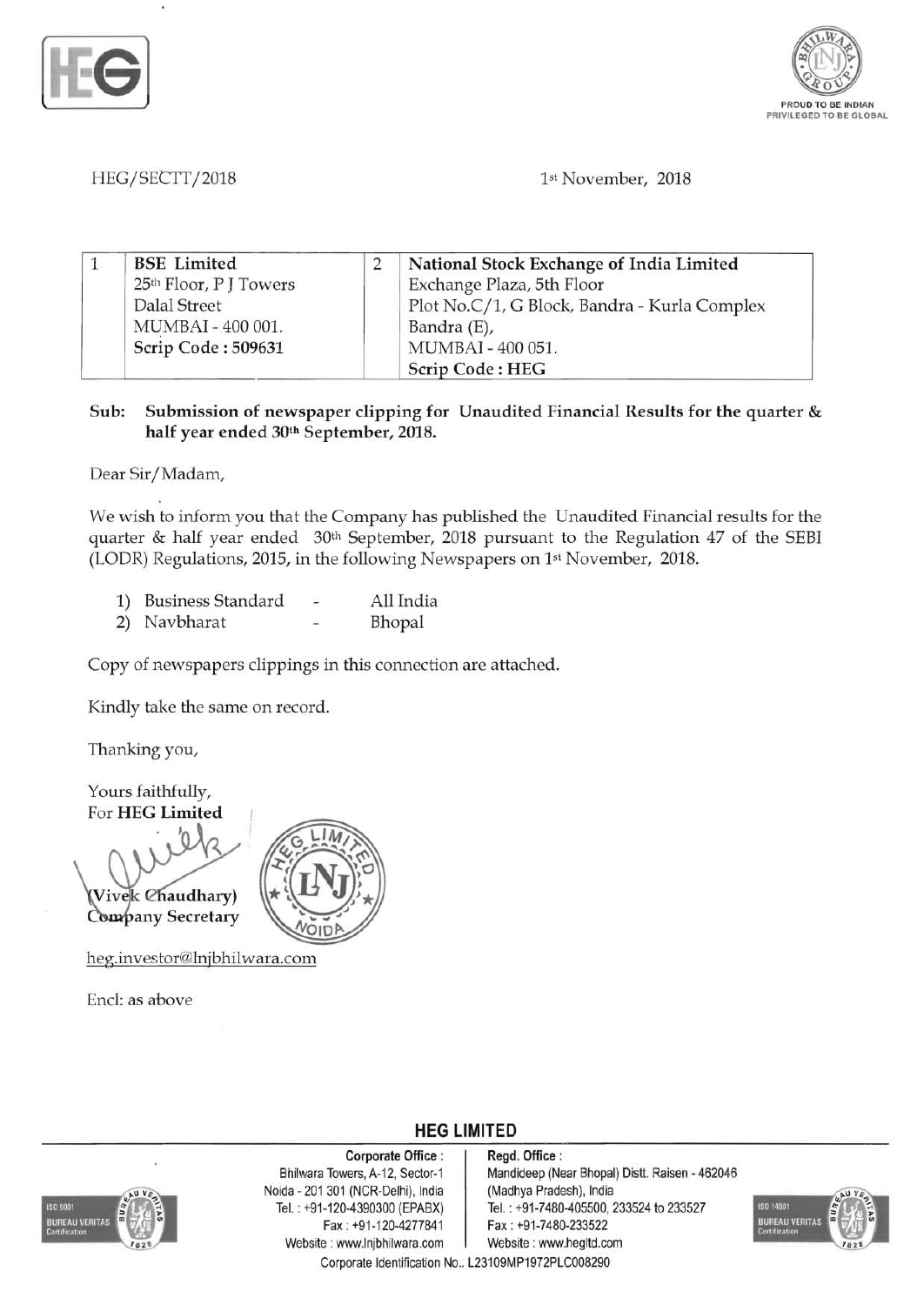# **HEG HEG LIMITED**



(₹ in Crores)

### STATEMENT OF UNAUDITED FINANCIAL RESULTS FOR THE QUARTER AND HALF YEAR ENDED 30TH SEPTEMBER, 2018

|     |                                                                                                                                                   |                    |                           | Standalone              |                     |
|-----|---------------------------------------------------------------------------------------------------------------------------------------------------|--------------------|---------------------------|-------------------------|---------------------|
| SI. |                                                                                                                                                   | Quarter<br>Ended   | <b>Half Year</b><br>Ended | <b>Quarter</b><br>Ended | Year<br>Ended       |
| No. | <b>Particulars</b>                                                                                                                                | 30th Sept.<br>2018 | 30th Sept.<br>2018        | 30th Sept.<br>2017      | 31st March.<br>2018 |
|     |                                                                                                                                                   | <b>Unaudited</b>   | <b>Unaudited</b>          | <b>Unaudited</b>        | <b>Audited</b>      |
| 1.  | Total income from operations                                                                                                                      | 1,793.80           | 3,381.18                  | 409.54                  | 2,758.40            |
| 2.  | Net Profit / (Loss) for the period (before Tax, Exceptional and/or<br>Extraordinary Items)                                                        | 1,365.66           | 2,542.28                  | 161.14                  | 1,604.71            |
| 3.  | Net Profit / (Loss) for the period before tax (after Exceptional and/or<br>Extraordinary Items)                                                   | 1,365.66           | 2,542.28                  | 161.14                  | 1,604.71            |
| 4.1 | Net Profit / (Loss) for the period after tax (after Exceptional and/or<br>Extraordinary Items)                                                    | 888.90             | 1,659.20                  | 113.66                  | 1,081.34            |
| 5.  | Total Comprehensive Income for the period [Comprising Profit/<br>(Loss) for the period (after tax) and Other Comprehensive Income<br>(after tax)] | 888.14             | 1.658.44                  | 113.46                  | 1081.10             |
| 6.  | <b>Equity Share Capital</b>                                                                                                                       | 39.96              | 39.96                     | 39.96                   | 39.96               |
| 7.  | Reserves (Excluding Revaluation Reserves) as shown in the<br>Audited Balance Sheet of the previous year                                           | ٠                  |                           | ۰                       | 1,768.66            |
| 8.  | Earnings Per Share (of ₹10/- each) (for continuing and<br>discontinued operations) (not annualised)                                               |                    |                           |                         |                     |
|     | Basic                                                                                                                                             | 222.45             | 415.22                    | 28.44                   | 270.61              |
|     | Diluted                                                                                                                                           | 222.45             | 415.22                    | 28.44                   | 270.61              |

### Notes:

The above is an extract of the detailed format of Quarterly Financial Results filed with the Stock Exchanges under Regulation 33 of the SEBI (Listing Obligations and Disclosure Requirements) Regulations, 2015. The full format of Financial Results for the quarter and half year ended on 30th September, 2018 are available on the Stock Exchange websites (www.bseindia.com/www.nseindia.com) and Company's website (www.hegltd.com).

For HEG Limited

Dated: 31st October, 2018

*Sd/* Ravi Jhunjhunwala Place: Noida (U.P) Chairman, Managing Director & CEO

### CIN: L23109MP1972PLC008290

Registered Office: Mandideep (Near Bhopal) Distt. Raisen - 462 046, (M.P.); Phone: 07480-233524, 233525; Fax: 07480-233522 Corporate Office: Bhilwara Towers, A-12, Sector -1, Noida - 201 301 (U.P.); Phone: 0120-4390300 (EPABX); Fax: 0120-4277841 E-mail: heg.investor@Injbhilwara.com; Website: www.hegltd.com

> Publication Edition Rate Release Date Size Amount Business Standard All 266/- sq.cm 01.11.2018 16x18 cm 76608.00 Nava Bharat Bhopal 80/- sq.cm 01.11.2018 16x18 cm 23040.00 Towards the cost of Hindi transaltion Rs.1750.00 GST extra